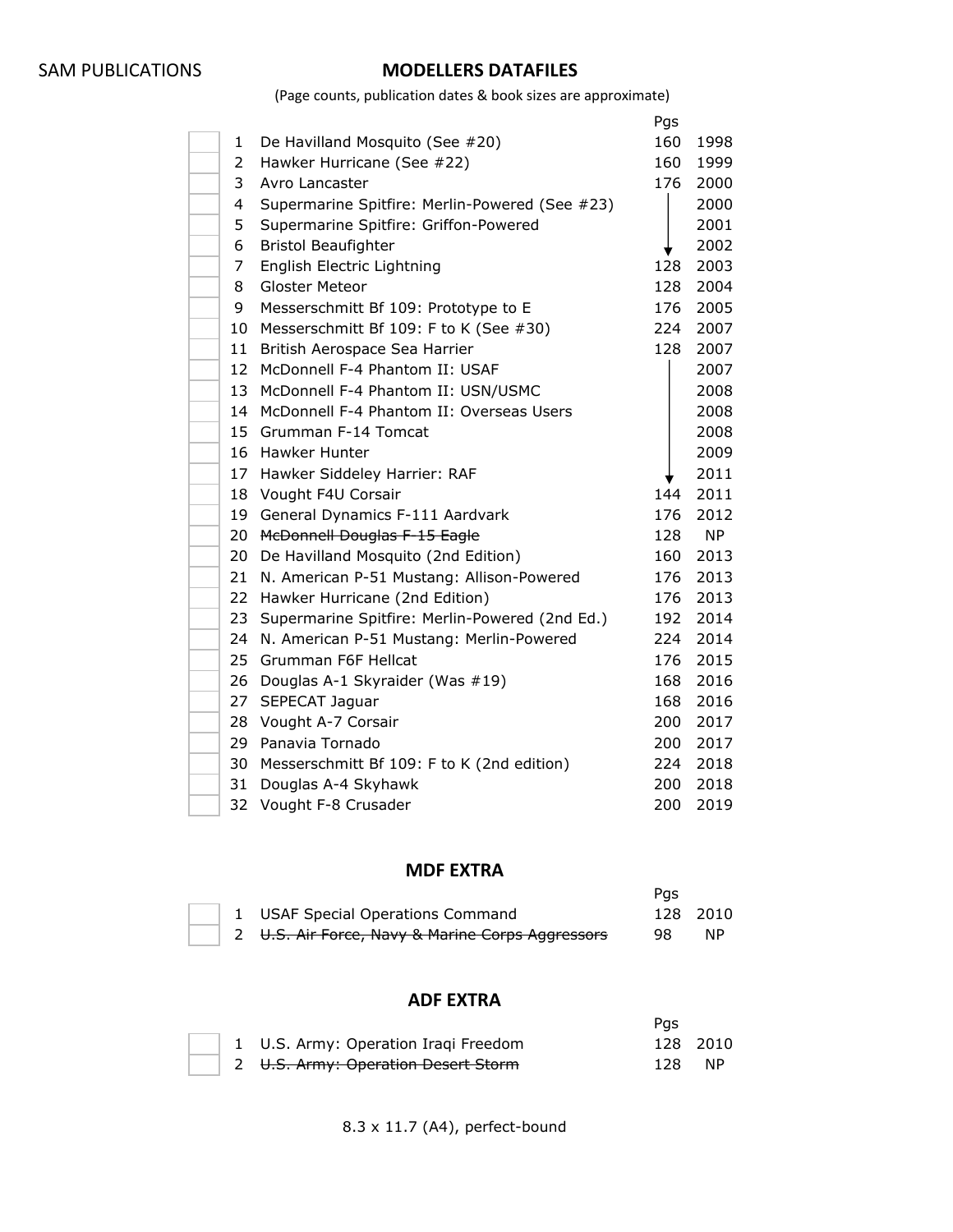### **MDF DATAFILES SCALED-DOWN**

|    |                                                  | Pgs |      |
|----|--------------------------------------------------|-----|------|
|    | 1 U.S. Air Force, Navy & Marine Corps Aggressors | 108 | 2014 |
|    | 2 RAF & Royal Navy Phantom                       | 92  | 2014 |
| 3. | Fairey Firefly                                   | 96  | 2015 |
| 4  | Hawker Sea Fury                                  | 96  | 2016 |
| 5. | Northrop Grumman F-5 Tiger                       | 96  | 2017 |
| 6  | Blackburn Buccaneer                              | 96  | 2017 |
|    | Boeing FA-18E/F Hornet & EA-18G Growler          | 96  | 2017 |
| 8  | Dassault Mirage 2000B/C/D/N                      | 96  | 2018 |
| 9  | Fairchild Republic A-10 "Warthog"                | 100 | 2019 |
|    |                                                  |     |      |

### **COMBAT EDGE**

|  |                                          | Pas |        |
|--|------------------------------------------|-----|--------|
|  | 1 U.S. Marine Corps AV-8B Harrier        | 84. | - 2016 |
|  | 2 U.S. Navy & Marine Corps EA-6B Prowler | 84. | - 2017 |

#### **AVIATION GUIDES**

|  |                     | Pas |          |
|--|---------------------|-----|----------|
|  | 1 Fairey Battle $#$ |     | 64 2004  |
|  | 2 Mosquito F.B VI   |     | 96 2009  |
|  | 3 IAR.80 & IAR.81   |     | 128 2010 |

## **AIRDATA SERIES**

|  |                                | Pgs |      |
|--|--------------------------------|-----|------|
|  | Bae Hawk #                     | 68  | 2008 |
|  | 2 Panavia Tornado IDS #        |     | 2009 |
|  | 3 U.S. Marines AV-8B Harrier # |     | 2009 |
|  | 4 Fairchild Republic A-10 #    |     | 2009 |
|  | 5 Eurofighter Typhoon #        |     | 2010 |
|  | 6 F-15E Strike Eagle #         |     | 2010 |

### **AIR WARS**

|  |                                            | Pas |          |
|--|--------------------------------------------|-----|----------|
|  | 1 Air War over Kursk                       | 144 | - 2010   |
|  | 2 Air War over Khalkin Gol                 |     | 112 2010 |
|  | Air War over Malta                         | 176 | $***$    |
|  | Carrier Strike: U.S. Naval Airpower at Sea | 98  | 2011     |
|  | Fights On! U.S. Aggressor Aircraft         | 98  | ΝP       |

8.3 x 11.7 (A4), perfect-bound except as noted  $# =$  saddle-stitched

\*\* = Published by Dalrymple & Verdun